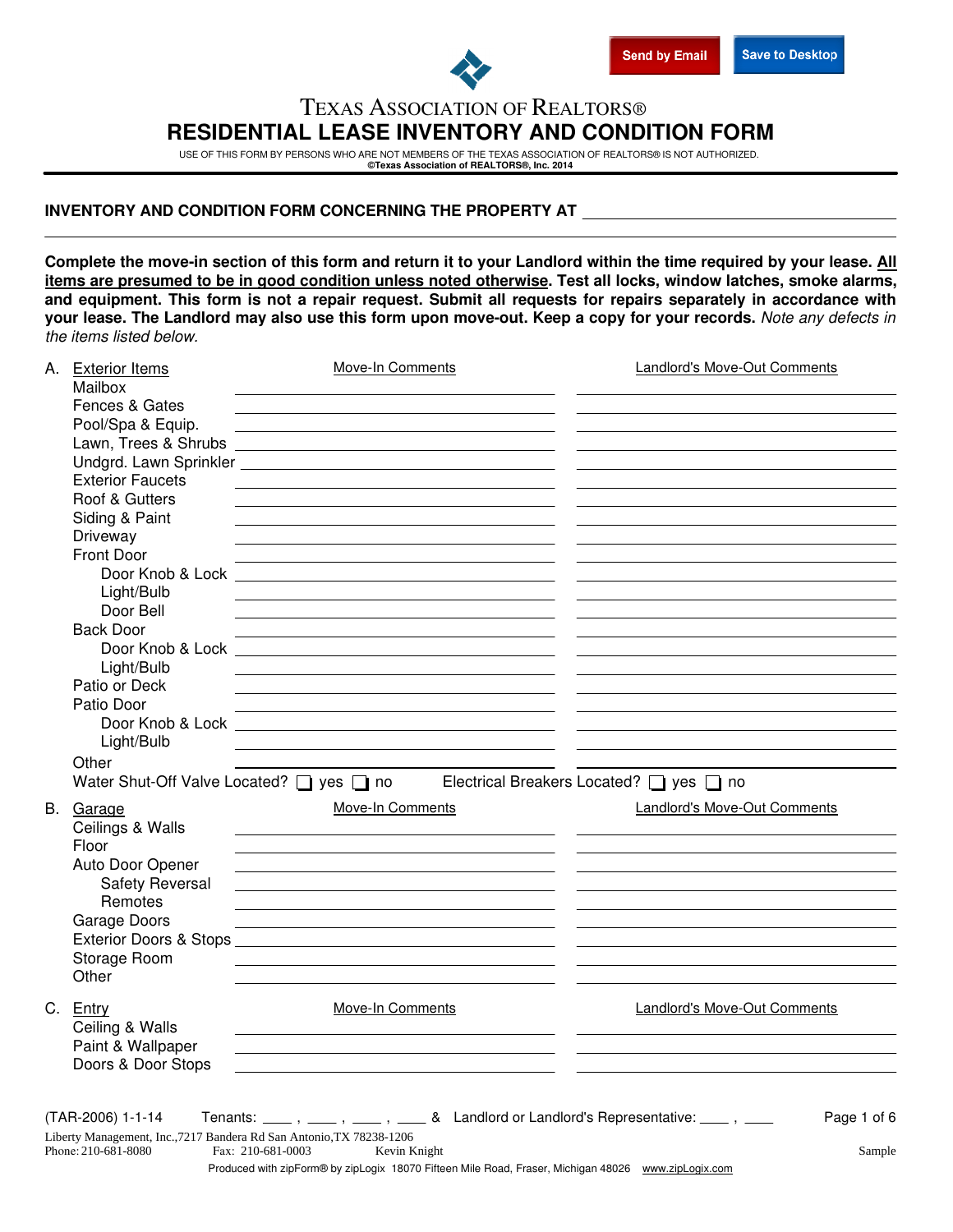Door Locks & Knobs Light Fixtures Flooring Windows & Screens Window Latches Plugs & Switches Closet Shelves & Rods **Other** D. Living Room Ceiling & Walls Paint & Wallpaper Doors & Door Stops Door Locks & Knobs Flooring Lights & Ceiling Fans Windows & Screens Window Latches Drapes/Blinds/Shutters Move-In Comments Landlord's Move-Out Comments Plugs & Switches **Cabinets** Fireplace **Other** E. Dining Room Ceiling & Walls Paint & Wallpaper Doors & Door Stops Door Locks & Knobs Flooring Lights & Ceiling Fans Windows & Screens Window Latches Drapes/Blinds/Shutters Plugs & Switches **Cabinets Other** F. Kitchen & Breakfast Ceiling & Walls Paint & Wallpaper Doors & Door Stops Door Locks & Knobs Flooring Lights & Ceiling Fans Windows & Screens Window Latches Drapes/Blinds/Shutters Plugs & Switches Pantry & Shelves Cabinets & Handles Move-In Comments Landlord's Move-Out Comments Move-In Comments Landlord's Move-Out Comments Move-In Comments Landlord's Move-Out Comments Drawers & Handles **Countertops** Range/Cooktop

 $(TAR-2006)$  1-1-14 Tenants:  $\frac{1}{1}$ ,  $\frac{1}{1}$ ,  $\frac{1}{1}$ ,  $\frac{1}{1}$ ,  $\frac{1}{1}$  & Landlord or Landlord's Representative:  $\frac{1}{1}$ Produced with zipForm® by zipLogix 18070 Fifteen Mile Road, Fraser, Michigan 48026 www.zipLogix.com Sample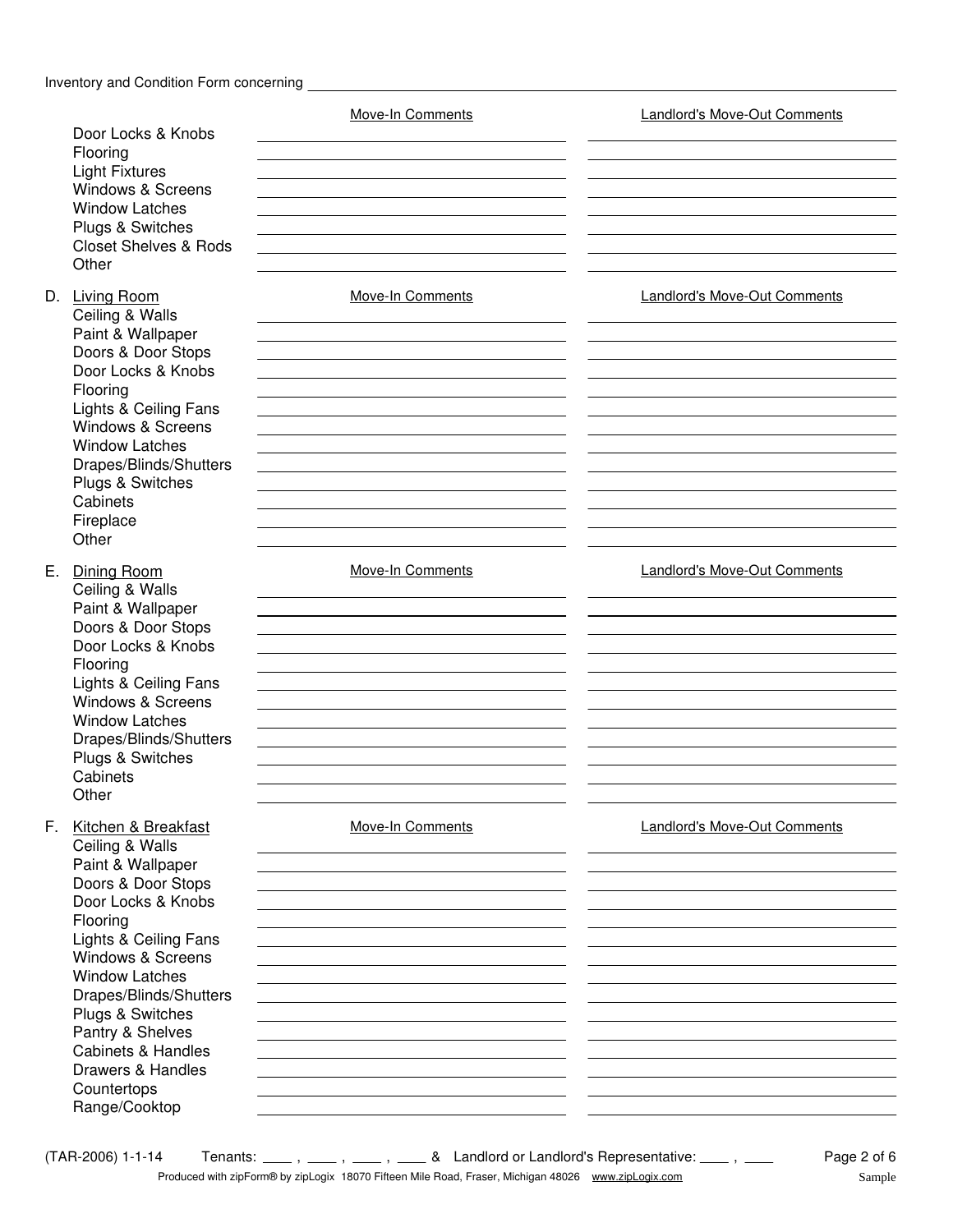## Inventory and Condition Form concerning

|                                                                                                                                                                                                                                                                                                                                  | Move-In Comments                                                                | <b>Landlord's Move-Out Comments</b> |
|----------------------------------------------------------------------------------------------------------------------------------------------------------------------------------------------------------------------------------------------------------------------------------------------------------------------------------|---------------------------------------------------------------------------------|-------------------------------------|
| Microwave<br>Dishwasher                                                                                                                                                                                                                                                                                                          |                                                                                 |                                     |
| Oven<br>Racks & Knobs<br>Broiler & Pan<br>Light Cover & Bulb<br>Vent Hood<br>Light & Fan<br>Filter<br>Garbage Disposer                                                                                                                                                                                                           |                                                                                 |                                     |
| Sink & Faucet<br>Refrigerator<br><b>Shelves &amp; Drawers</b><br>Light Cover & Bulb<br>Other                                                                                                                                                                                                                                     |                                                                                 |                                     |
| G.<br>Halls<br>Ceiling & Walls<br>Paint & Wallpaper<br>Doors & Door Stops<br>Door Locks & Knobs<br>Flooring<br><b>Light Fixtures</b><br>Plugs & Switches<br><b>Closet Shelves &amp; Rods</b><br>Cabinets<br>Other                                                                                                                | Move-In Comments                                                                | Landlord's Move-Out Comments        |
| H. Family Room<br>Ceiling & Walls<br>Paint & Wallpaper<br>Doors & Door Stops<br>Door Locks & Knobs<br>Flooring<br>Lights & Ceiling Fans<br><b>Windows &amp; Screens</b><br><b>Window Latches</b><br>Drapes/Blinds/Shutters<br>Plugs & Switches<br><b>Closet Shelves &amp; Rods</b><br>Cabinets<br>Fireplace/Logs/Equip.<br>Other | Move-In Comments                                                                | <b>Landlord's Move-Out Comments</b> |
| I.<br>Master Bedroom (1)<br>Ceiling & Walls<br>Paint & Wallpaper<br>Doors & Door Stops<br>Door Locks & Knobs<br>Flooring<br>Lights & Ceiling Fans<br><b>Windows &amp; Screens</b><br><b>Window Latches</b><br>Drapes/Blinds/Shutters                                                                                             | Move-In Comments                                                                | Landlord's Move-Out Comments        |
| (TAR-2006) 1-1-14                                                                                                                                                                                                                                                                                                                | Tenants: ____, ___, ___, ____ & Landlord or Landlord's Representative: ___, ___ | Page 3 of 6                         |

Produced with zipForm® by zipLogix 18070 Fifteen Mile Road, Fraser, Michigan 48026 www.zipLogix.com Sample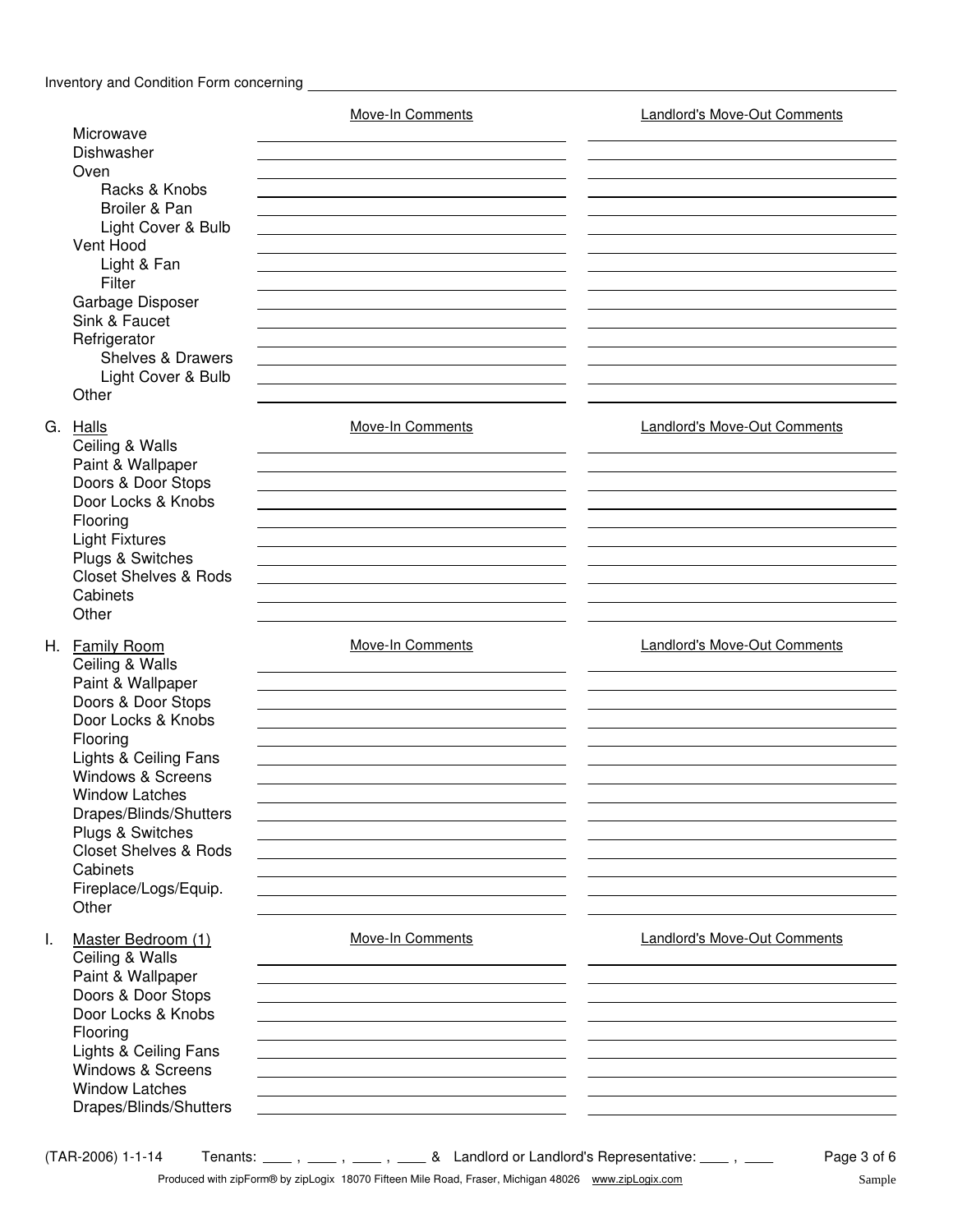|    |                                            | <b>Move-In Comments</b>                                                                                               | <b>Landlord's Move-Out Comments</b> |
|----|--------------------------------------------|-----------------------------------------------------------------------------------------------------------------------|-------------------------------------|
|    | <b>Plugs &amp; Switches</b>                |                                                                                                                       |                                     |
|    | <b>Closet Shelves &amp; Rods</b>           |                                                                                                                       |                                     |
|    | Cabinets                                   |                                                                                                                       |                                     |
|    | Other                                      |                                                                                                                       |                                     |
| J. | Master Bathroom (1)                        | <b>Move-In Comments</b>                                                                                               | <b>Landlord's Move-Out Comments</b> |
|    | Ceiling & Walls                            |                                                                                                                       |                                     |
|    | Paint & Wallpaper                          | <u> 1989 - Johann Barn, amerikansk politiker (d. 1989)</u>                                                            |                                     |
|    |                                            |                                                                                                                       |                                     |
|    | Flooring                                   |                                                                                                                       |                                     |
|    | Lights & Fans                              |                                                                                                                       |                                     |
|    | <b>Windows &amp; Screens</b>               |                                                                                                                       |                                     |
|    | <b>Window Latches</b>                      |                                                                                                                       |                                     |
|    | Drapes/Blinds/Shutters                     |                                                                                                                       |                                     |
|    | Plugs & Switches                           |                                                                                                                       |                                     |
|    | <b>Closet Shelves &amp; Rods</b>           |                                                                                                                       |                                     |
|    | <b>Cabinets &amp; Handles</b>              |                                                                                                                       |                                     |
|    | Countertops                                |                                                                                                                       |                                     |
|    | Sinks & Faucets                            |                                                                                                                       |                                     |
|    | Tub/Shower & Faucets                       | <u> 1989 - Johann Stoff, deutscher Stoff, der Stoff, der Stoff, der Stoff, der Stoff, der Stoff, der Stoff, der S</u> |                                     |
|    |                                            |                                                                                                                       |                                     |
|    | Heaters & Exhaust Fans                     |                                                                                                                       |                                     |
|    | <b>Towel Fixtures</b>                      |                                                                                                                       |                                     |
|    | Other                                      |                                                                                                                       |                                     |
|    | K. Bedroom $(2)$                           | Move-In Comments                                                                                                      | <b>Landlord's Move-Out Comments</b> |
|    | Ceiling & Walls                            |                                                                                                                       |                                     |
|    | Paint & Wallpaper                          |                                                                                                                       |                                     |
|    | Doors & Door Stops                         |                                                                                                                       |                                     |
|    | Door Locks & Knobs                         |                                                                                                                       |                                     |
|    | Flooring                                   |                                                                                                                       |                                     |
|    | Lights & Ceiling Fans                      |                                                                                                                       |                                     |
|    | <b>Windows &amp; Screens</b>               |                                                                                                                       |                                     |
|    | <b>Window Latches</b>                      |                                                                                                                       |                                     |
|    | Drapes/Blinds/Shutters                     |                                                                                                                       |                                     |
|    | Plugs & Switches                           |                                                                                                                       |                                     |
|    | <b>Closet Shelves &amp; Rods</b>           |                                                                                                                       |                                     |
|    | Cabinets<br>Other                          |                                                                                                                       |                                     |
|    |                                            |                                                                                                                       |                                     |
| L. | Bedroom (3)                                | Move-In Comments                                                                                                      | Landlord's Move-Out Comments        |
|    | Ceiling & Walls                            |                                                                                                                       |                                     |
|    | Paint & Wallpaper                          |                                                                                                                       |                                     |
|    | Doors & Door Stops                         |                                                                                                                       |                                     |
|    | Door Locks & Knobs                         |                                                                                                                       |                                     |
|    | Flooring                                   |                                                                                                                       |                                     |
|    | Lights & Ceiling Fans                      |                                                                                                                       |                                     |
|    | <b>Windows &amp; Screens</b>               |                                                                                                                       |                                     |
|    | <b>Window Latches</b>                      |                                                                                                                       |                                     |
|    | Drapes/Blinds/Shutters<br>Plugs & Switches |                                                                                                                       |                                     |
|    | <b>Closet Shelves &amp; Rods</b>           |                                                                                                                       |                                     |
|    | Cabinets                                   |                                                                                                                       |                                     |
|    | Other                                      |                                                                                                                       |                                     |
|    |                                            |                                                                                                                       |                                     |
|    | (TAR-2006) 1-1-14                          | Tenants: ____, ____, ____, & Landlord or Landlord's Representative: ____, ____                                        | Page 4 of 6                         |

Produced with zipForm® by zipLogix 18070 Fifteen Mile Road, Fraser, Michigan 48026 www.zipLogix.com Sample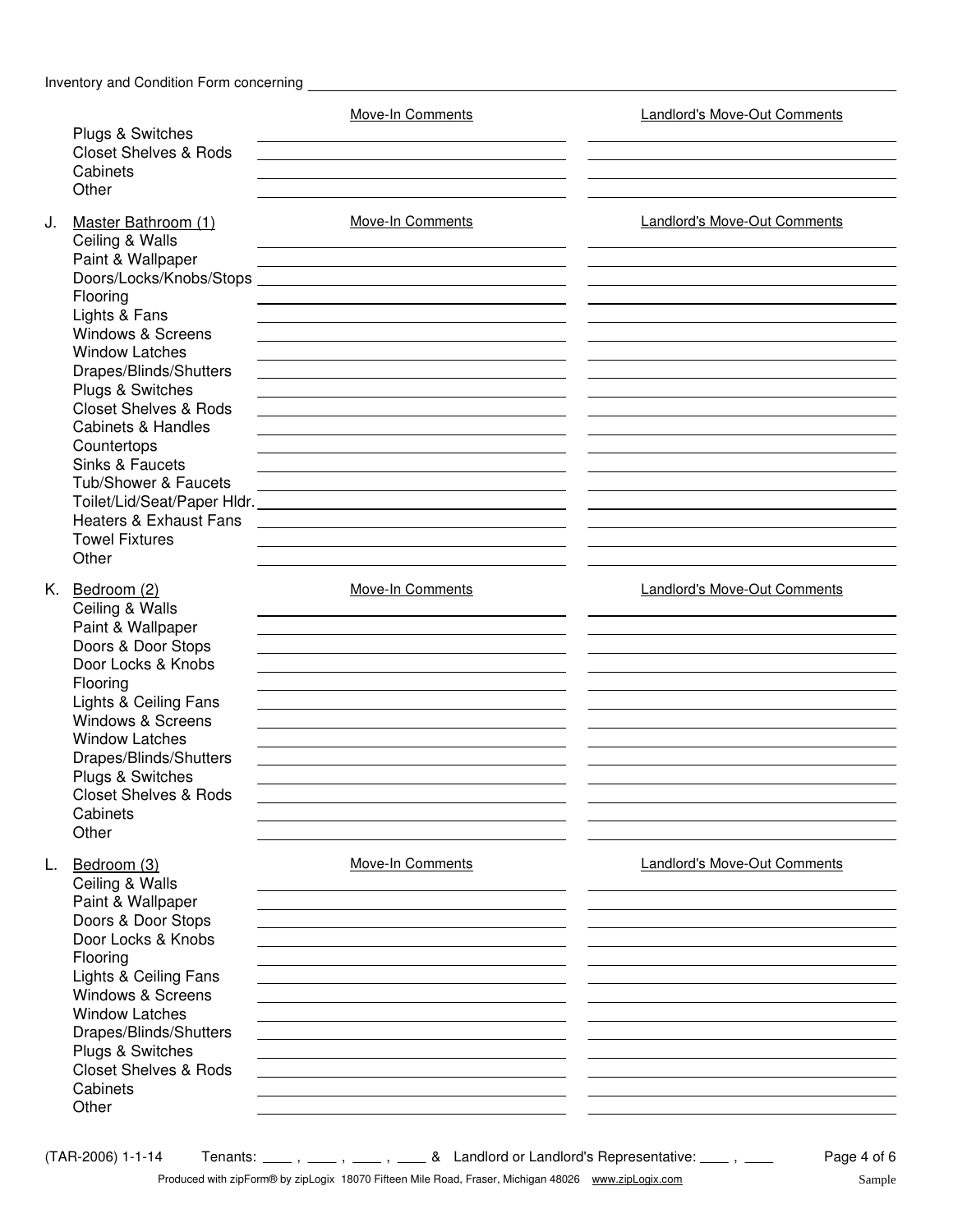Inventory and Condition Form concerning

| M. Bedroom (4)<br>Ceiling & Walls<br>Paint & Wallpaper<br>Doors & Door Stops<br>Door Locks & Knobs<br>Flooring<br>Lights & Ceiling Fans<br><b>Windows &amp; Screens</b><br><b>Window Latches</b><br>Drapes/Blinds/Shutters<br>Plugs & Switches<br><b>Closet Shelves &amp; Rods</b><br>Cabinets                                                                                                                                     | <b>Move-In Comments</b><br><u> 1989 - Johann Stein, mars an deus Amerikaansk kommunister (* 1958)</u>                                                                                                                                                                                                                                                                                                                                                                                           | <b>Landlord's Move-Out Comments</b> |
|------------------------------------------------------------------------------------------------------------------------------------------------------------------------------------------------------------------------------------------------------------------------------------------------------------------------------------------------------------------------------------------------------------------------------------|-------------------------------------------------------------------------------------------------------------------------------------------------------------------------------------------------------------------------------------------------------------------------------------------------------------------------------------------------------------------------------------------------------------------------------------------------------------------------------------------------|-------------------------------------|
| Other<br>N. Bathroom (2)<br>Ceiling & Walls<br>Paint & Wallpaper<br>Doors/Locks/Knobs/Stops<br>Flooring<br><b>Light Fixtures</b><br>Windows & Screens<br><b>Window Latches</b><br>Drapes/Blinds/Shutters<br>Plugs & Switches<br><b>Closet Shelves &amp; Rods</b><br><b>Cabinets &amp; Handles</b><br>Countertops<br>Sinks & Faucets<br>Tub/Shower & Faucets<br><b>Heaters &amp; Exhaust Fans</b><br><b>Towel Fixtures</b><br>Other | <b>Move-In Comments</b><br><u> 1989 - Johann John Stone, markin fizikar (h. 1989).</u><br><u> 1989 - Johann Stein, mars an deus Amerikaansk kommunister (</u><br><u> 1989 - Johann Stoff, deutscher Stoff, der Stoff, der Stoff, der Stoff, der Stoff, der Stoff, der Stoff, der S</u><br><u> 1989 - Jan Sterlinger, skriuwer fan it ferstjer fan de fan it ferstjer fan it ferstjer fan it ferstjer fan it</u>                                                                                 | <b>Landlord's Move-Out Comments</b> |
| O. Bathroom (3)<br>Ceiling & Walls<br>Paint & Wallpaper<br>Doors/Locks/Knobs/Stops<br>Flooring<br><b>Light Fixtures</b><br>Windows & Screens<br><b>Window Latches</b><br>Drapes/Blinds/Shutters<br>Plugs & Switches<br><b>Closet Shelves &amp; Rods</b><br><b>Cabinets &amp; Handles</b><br>Countertops<br>Sinks & Faucets<br>Tub/Shower & Faucets<br><b>Heaters &amp; Exhaust Fans</b><br><b>Towel Fixtures</b><br>Other          | <b>Move-In Comments</b><br><u> 1980 - Andrea Aonaichte, ann an t-Èireann an t-Èireann an t-Èireann an t-Èireann an t-Èireann an t-Èireann an </u><br><u> 1989 - Johann Stein, mars an deus an deus Amerikaanse komme van de Fryske komme</u><br><u> 1989 - Johann Stein, marwolaethau (b. 1989)</u><br><u> 1989 - Johann Barbara, martxa alemaniar argumento de la contrada de la contrada de la contrada de la contrad</u><br><u> 1989 - Johann John Stone, Amerikaansk politiker († 1908)</u> | <b>Landlord's Move-Out Comments</b> |

 $(TAR-2006)$  1-1-14 Tenants:  $\frac{1}{1}$ ,  $\frac{1}{1}$ ,  $\frac{1}{1}$ ,  $\frac{1}{1}$ ,  $\frac{1}{1}$ ,  $\frac{1}{1}$ ,  $\frac{1}{1}$ ,  $\frac{1}{1}$ ,  $\frac{1}{1}$ ,  $\frac{1}{1}$